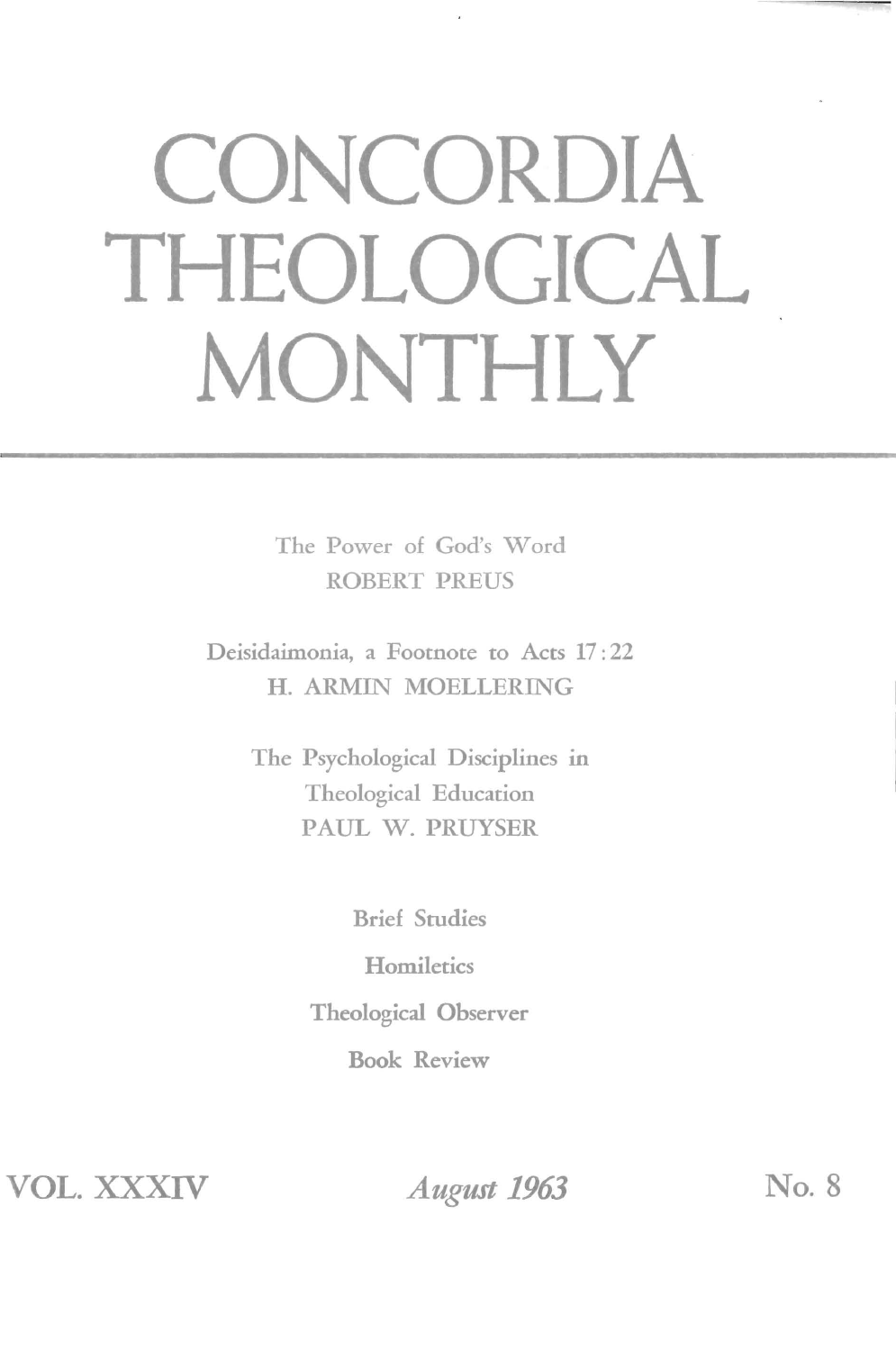BRIEF **STUDIES** 

## DBERLIEFERUNG: TRADITION UND SCHRIFT IN DER EVANGELISCHEN UND KATHOLISCHEN THEOLOGIE DER GEGENW ART. By Peter Lengsfeld. Paderborn: Bonifacius-Druckerei, 1960. 263 pages. Cloth. DM 16.00.

## A Review Article

The author points out that never since the 16th century have Roman Catholic and non-Roman-Catholic partners in dialog taken each other as seriously as today. He, therefore, endeavors to give non-Roman-Catholics a sympathetic though critical hearing and seeks a mutual basis for discussion. He also endeavors to give Roman Catholics a deepened understanding. The book treats the normative character of Scripture and its dogmatic development, called *traditio divina* by Romanists. It investigates the period beginning with Karl Barth's *Romerbrief.* 

On the basis of a study of *paradosis* and *paradidonai* in the Scriptures the author concludes: "God Himself is the basis and the source of all *paradosis.* The Father Himself in His eternal purpose dynamically established both the *paradosis* of Jesus on the cross and also the *paradosis (traditum-tradendum)* which Jesus has given to us. Jesus Christ, the God-Man, is object and first bearer of the Paternal *paradosis* will" (p. 37). "The New Testament apostolate is based on the will and command of the risen Lord" (p. 38). "The apostles are the bearers of the Lord's tradition. Furthermore they are equipped for this task with . . . the continually present assistance of Him who sent them and of His Spirit" (p. 40). The exalted and real completion of the apostolic *tradere Christum* eventualizes in the Holy Communion: "In their repetition of the words given to them by Jesus over the holy forms, Jesus' transmission of Himself

*(Selbstiiberlieferung)* completes itself in the present." (P. 43)

"Through the connection of the apostolic proclamation with the proclamation of Jesus Christ, formed by the Holy Spirit and guaranteed by Him, there follows the necessity to believe the apostolic word." (P. 46 )

The author holds that form criticism of Protestants has clarified the process of tradition. The apostles themselves were in the stream of tradition. The kernel of the *.kerygma* is the apostolic presentation of the self-revelation of the Risen One. The earliest unfolding of this kernel is found in the formulas of faith and rules of ethics which arose through joint action of apostolic authority and congregational faith in the church. This is embodied in the broad kerygmatic stream of total material left by the apostles. The last is not revelation, but human words about revelation. The human sentences, however, are sanctioned by God and thus normative for all times. The *traditio verbalis* is the proclamation of the Gospel message; the *traditio realis* is that whereby Christ remains in the heart of the believers.

"The source of our faith is the transmission *(Oberlieferung)* of God Himself in Christ mediated by the apostles. The norm of our speaking about faith and of our expressions of articles of faith is the speech of the apostles, their proclamation, and their confession." (P. 71 )

The author sees in the canon a basic dilemma of Protestantism. He critically evaluates attempts to find "a canon within the canon," to make the canon relative, to refute the view that the authority of the canon is traced neither to a churchly decision nor the doctrine of verbal inspiration. He favors Cullmann's view "that the church's decision on the canon was an event in the history of salvation which had unique significance"